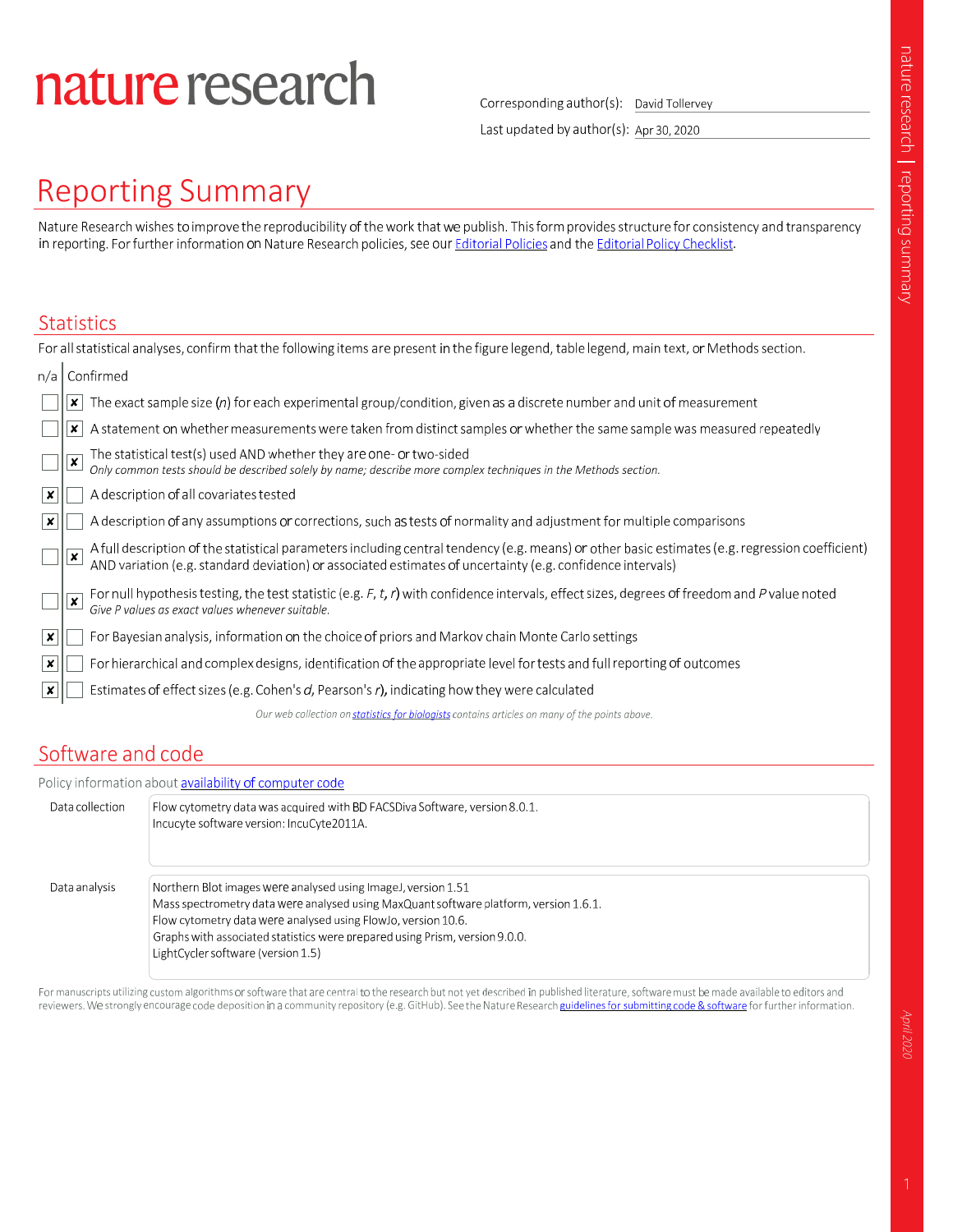#### Data

Policy information about **availability of data** 

All manuscripts must include a data availability statement. This statement should provide the following information, where applicable:

- Accession codes, unique identifiers, or web links for publicly available datasets
- A list of figures that have associated raw data
- A description of any restrictions on data availability

The GEO accession number for all sequence data reported in this paper is GSE171021. The proteomics data are available through the ProteomeXchange partner repository with the dataset identifier PXD025029. Raw data for all figures is provided.

R

# Field-specific reporting

Please select the one below that is the best fit for your research. If you are not sure, read the appropriate sections before making your selection.

 $\overline{\textbf{x}}$  Life sciences **Behavioural & social sciences** Ecological, evolutionary & environmental sciences

For a reference copy of the document with all sections, see nature.com/documents/nr-reporting-summary-flat.pdf

# Life sciences study design

|                 | All studies must disclose on these points even when the disclosure is negative.                                                                                                                                                                                                                                                                                                                                                                                                                                                                                                                                                                                                                                              |
|-----------------|------------------------------------------------------------------------------------------------------------------------------------------------------------------------------------------------------------------------------------------------------------------------------------------------------------------------------------------------------------------------------------------------------------------------------------------------------------------------------------------------------------------------------------------------------------------------------------------------------------------------------------------------------------------------------------------------------------------------------|
| Sample size     | Sample sizes were determined by technical restrictions of the experiments, and experiments were replicated to ensure statistical validity.                                                                                                                                                                                                                                                                                                                                                                                                                                                                                                                                                                                   |
| Data exclusions | No data was excluded from analysis, unless experimental control samples indicated technical deficiency of the experiment.                                                                                                                                                                                                                                                                                                                                                                                                                                                                                                                                                                                                    |
| Replication     | All experiments were performed at least twice, with most experiments including at least two technical replicates. Most key experiments were<br>performed at least three times, as indicated in figure legends. One replicate of the TRAPP experiment was discarded as it failed to enrich for<br>RNA binding proteins, probably due to incorrect measurement of initial nucleic acid concentration causing indiscriminate protein precipitation<br>on the column. A subsequent repeat was successful. For the SHAPE-MaP experiments, one treated/untreated sample pair failed to meet the<br>QC requirements for the SHAPE-Mapper software. This pair is not included in the analysis although the data is available on GEO. |
| Randomization   | Samples were not randomised. For all experiments, covariants were controlled by comparing samples which were genetically identical other<br>than the mutation or genetic perturbation of interest, and processing these in parallel. For mice experiments, cells from all animals in the<br>experiment were pooled and then this pool split evenly between experimental samples or controls.                                                                                                                                                                                                                                                                                                                                 |
| Blinding        | The investigator was not blinded for experiments, due to practical requirements of experimental procedures. For mouse T cell CRISPR<br>experiments, the order of sample electroporation (negative control and guide samples) was varied between experiments to reduce the<br>chance of technical artifacts.                                                                                                                                                                                                                                                                                                                                                                                                                  |

# Reporting for specific materials, systems and methods

We require information from authors about some types of materials, experimental systems and methods used in many studies. Here, indicate whether each material, system or method listed is relevant to your study. If you are not sure if a list item applies to your research, read the appropriate section before selecting a response.

#### Materials & experimental systems

#### Methods

| n/a              | Involved in the study            | n/a | Involved in the study  |
|------------------|----------------------------------|-----|------------------------|
| ×                | Antibodies                       | ×   | ChIP-seg               |
|                  | Eukaryotic cell lines<br>×       |     | Flow cytometry<br>×    |
| ×                | Palaeontology and archaeology    | ×   | MRI-based neuroimaging |
|                  | Animals and other organisms<br>x |     |                        |
| x                | Human research participants      |     |                        |
| $\pmb{\times}$   | Clinical data                    |     |                        |
| $\boldsymbol{x}$ | Dual use research of concern     |     |                        |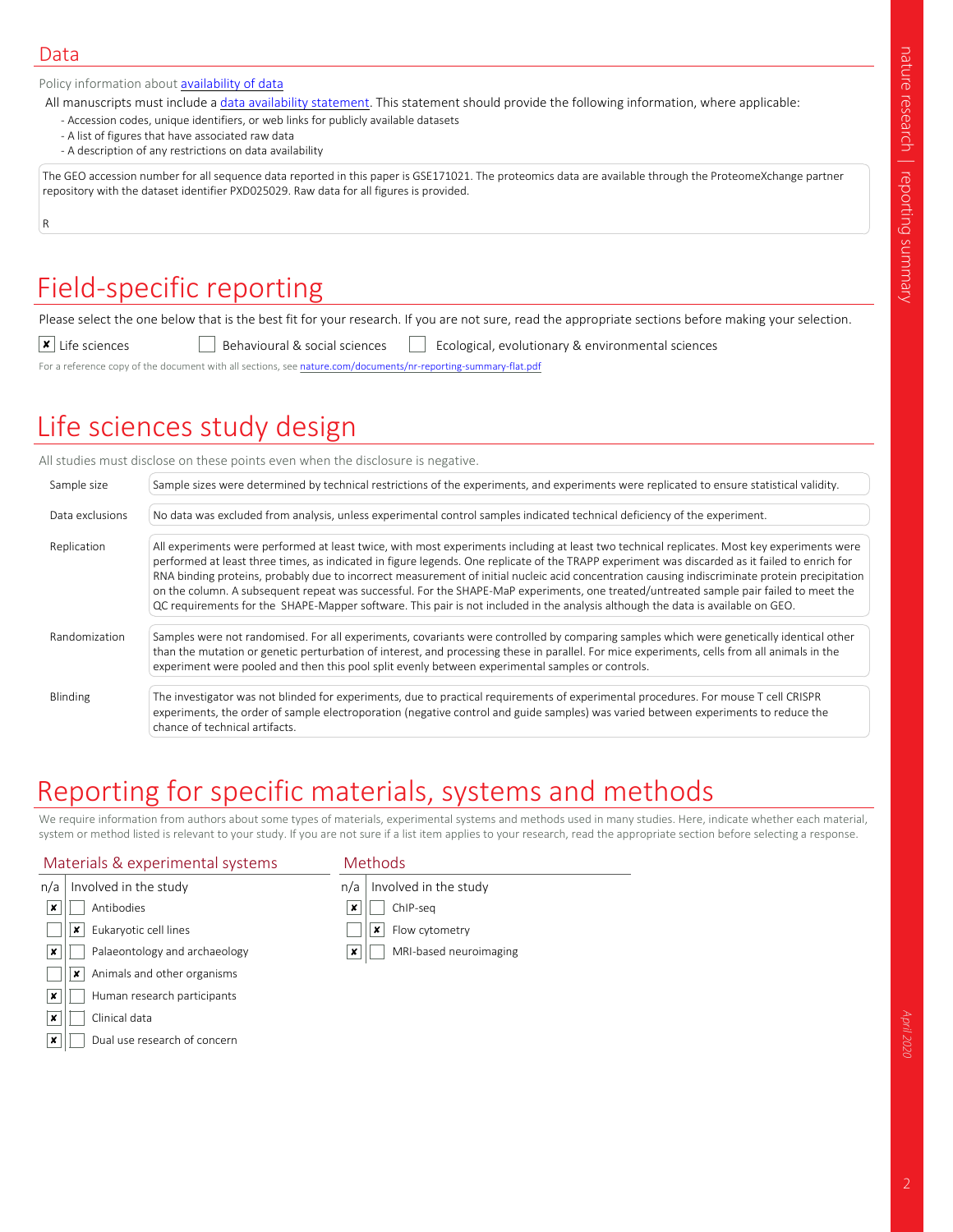# nature research | rep orting sum mary

### Eukaryotic cell lines

| Policy information about cell lines                  |                                                                                                                                                          |
|------------------------------------------------------|----------------------------------------------------------------------------------------------------------------------------------------------------------|
| Cell line source(s)                                  | K562 cells were obtained from ATCC (cat. CCL-243). Patient and control fibroblasts were sourced from the Great North<br>Biobank (REC number 16-NE-0002). |
|                                                      |                                                                                                                                                          |
| Authentication                                       | Cell lines were not authenticated but were obtained from verified sources at the start of the project.                                                   |
|                                                      |                                                                                                                                                          |
| Mycoplasma contamination                             | Cell lines were not tested for mycoplasma contamination.                                                                                                 |
|                                                      |                                                                                                                                                          |
| Commonly misidentified lines<br>(See ICLAC register) | No commonly misidentified cell lines were used.                                                                                                          |
|                                                      |                                                                                                                                                          |

### Animals and other organisms

Policy information about studies involving animals; ARRIVE guidelines recommended for reporting animal research

| Laboratory animals      | All mice used were Rag1 KO, C57BL6/J animals which were homozygous for the OT-1 allele. All animals were aged between 2 and<br>months at the time of experiment. Both male and female animals were used. Cells from all animals in the experiment were pooled<br>and then split evenly between experimental samples. Animal facilities were maintained at a temperature of 21°C, and a humidity of<br>50 - 60%. Light was varied on a 12 hour cycle (dark from 7 pm to 7 am, and light from 7 am to 7 pm). |
|-------------------------|------------------------------------------------------------------------------------------------------------------------------------------------------------------------------------------------------------------------------------------------------------------------------------------------------------------------------------------------------------------------------------------------------------------------------------------------------------------------------------------------------------|
|                         |                                                                                                                                                                                                                                                                                                                                                                                                                                                                                                            |
| Wild animals            | No wild animals used.                                                                                                                                                                                                                                                                                                                                                                                                                                                                                      |
|                         |                                                                                                                                                                                                                                                                                                                                                                                                                                                                                                            |
| Field-collected samples | No field-collected samples were used.                                                                                                                                                                                                                                                                                                                                                                                                                                                                      |
|                         |                                                                                                                                                                                                                                                                                                                                                                                                                                                                                                            |
| Ethics oversight        | All experimental procedures were approved by a current project license under the authority of the Animals (Scientific Procedures)<br>Act 1986, and additionally followed the University of Edinburgh's ethical guidance as overseen by its AWERB committee.                                                                                                                                                                                                                                                |

Note that full information on the approval of the study protocol must also be provided in the manuscript.

### Flow Cytometry

#### Plots

Confirm that:

 $\boxed{\mathbf{x}}$  The axis labels state the marker and fluorochrome used (e.g. CD4-FITC).

 $\overline{x}$  The axis scales are clearly visible. Include numbers along axes only for bottom left plot of group (a 'group' is an analysis of identical markers).

 $|\mathbf{x}|$  All plots are contour plots with outliers or pseudocolor plots.

 $\overline{X}$  A numerical value for number of cells or percentage (with statistics) is provided.

#### Methodology

Sample preparation For mouse experiments: Peripheral lymph nodes were dissected from Rag1 knockout mice homozygous for the OT1 allele. Lymph nodes were massaged through a 70 µM cell strainer. Cells were washed once with IMDM (Gibco; cat. 12440053) supplemented with 2mM L-glutamine, counted, and resuspended at 5 x 106 cells/mL in PBS supplemented with 2.5  $\mu$ M CellTrace Violet (Invitrogen; cat. C34557). After 20 minutes at 37 oC, cells were washed with complete T Cell media (TCM; IMDM supplemented with 10% FCS, 2 mM L-glutamine, 100 U/mL penicillin, 100 U/mL streptomycin, and 50 µM 2 mercaptoethanol), counted, and resuspended at 250,000 cells/mL in TCM supplemented with 10 nM N4 peptide (peptide sequence SIINFEKL). After 24 hours of stimulation, cells were counted, pelleted, and resuspended for transfection at 1.5 million cells per transfection in 80 µL Neon Transfection System Buffer T (Invitrogen; cat. MPK10096). CRISPR guide RNAs were purchased from IDT (Table 1), and resuspended at 100 µM in Nuclease-Free Duplex Buffer (IDT; cat. 11-01-03-01). For each transfection, 2.5 µL of guide RNA was mixed with 2.5 µL of tracrRNA and 20 µL of Nuclease-Free Duplex Buffer. The mix was heated at 95 oC for 5 minutes and then allowed to cool. Once at room temperature, 23 µL of Buffer T and 2 µL of TrueCut Cas9 Protein v2 (5 mg/mL stock; Invitrogen; cat A36496) was added, and the combined mix heated to 37 oC for 10 minutes before electroporation using a Neon Transfection System with 3x 1600 V pulses of width 10 ms. Electroporated cells were then cultured for 48 hours at either 250,000 (for flow cytometry) or 1 x 106 cells per ml (for Northern blotting) in TCM supplemented with recombinant IL-2 (20 ng/mL). For flow cytometry, cells were first washed once with PBS before live/dead staining with Zombie Red Fixable Viability Kit (1:100 in PBS for 20 mins at room temperature; BioLegend; cat. 423109). Cells were then washed twice with FACS buffer before sample acquisition. For FlowFISH experiments: 0.5 x 106 K562 cells were used. Cells were pelleted at 500 g for 5 minutes at room temperature, and washed once with 0.5 mL of PBS. After pelleting, cells were resuspended in 0.5 mL of PBS, and 0.5 mL of 8% paraformaldehyde added. Cells were left to fix for 30 minutes at room temperature, after which they were washed twice with 1 mL of PBS and resuspended in 0.5 mL PBS. 0.5 mL of 70% ethanol was then added dropwise, and cells pelleted again before resuspension in 1 mL of 70% ethanol and permeabilization overnight at 4oC. FlowFISH wash buffer (FFWB) was prepared by supplementing 2x SSC with 10% formamide and 0.25 mg/mL Bovine Serum Albumin fraction V (BSA; Sigma; cat. 05482). FlowFISH solution A (FFSA) was prepared by combining, per sample: 5 µL of formamide; 2.5 µL of 2x SSC; 2.5 µL of 10 mg/mL E. coli tRNA (Sigma; cat. R1753); 2.5 µL of FISH probes diluted to 50 ng/µL; and 8.75 µL of MQ. FFSA was then heated to 95 oC and allowed to cool. Meanwhile, FlowFISH solution B (FFSB) was prepared by combining, per sample: 25 µL of 20%